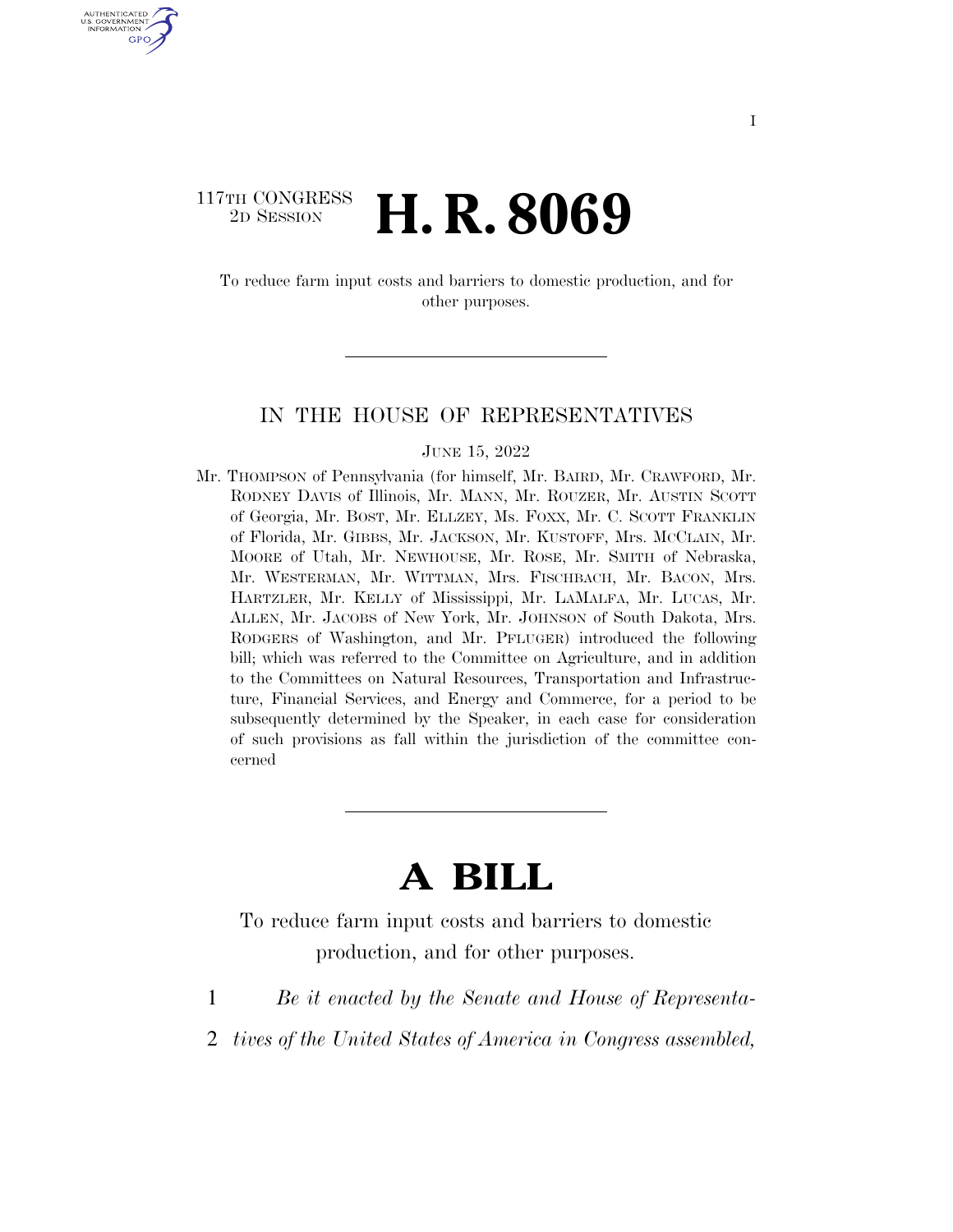#### 1 **SECTION 1. SHORT TITLE; TABLE OF CONTENTS.**

- 2 (a) SHORT TITLE.—This Act may be cited as the
- 3 ''Reducing Farm Input Costs and Barriers to Domestic
- 4 Production Act''.
- 5 (b) TABLE OF CONTENTS.—The table of contents for
- 6 this Act is as follows:

Sec. 1. Short title; table of contents. Sec. 2. Nutrient management and precision agriculture. Sec. 3. Nullification of changes to NEPA regulations. Sec. 4. Evaluation of phosphate and potash as critical minerals. Sec. 5. Period of use following cancellation of a pesticide. Sec. 6. Reinstatement of rule defining waters of the United States. Sec. 7. Economic analysis of packers and stockyards regulations. Sec. 8. Approval of use of phosphogypsum in government road projects. Sec. 9. Emissions disclosures under the securities laws. Sec. 10. Meat and poultry processing efficiency. 7 **SEC. 2. NUTRIENT MANAGEMENT AND PRECISION AGRI-**8 **CULTURE.**  9 (a) CONSERVATION LOAN AND LOAN GUARANTEE 10 PROGRAM.—Section 304 of the Consolidated Farm and 11 Rural Development Act (7 U.S.C. 1924) is amended— 12 (1) in subsection (b)(3), by redesignating sub-13 paragraphs (F) and (G) as subparagraphs (G) and 14 (H), respectively, and inserting after subparagraph 15 (E) the following: 16  $"$ (F) the adoption of precision agriculture 17 or nutrient management practices, and the ac-18 quisition of precision agriculture or nutrient 19 management equipment and technology;''; 20  $(2)$  in subsection  $(d)$ — 21 (A) in paragraph  $(2)$ , by striking "and";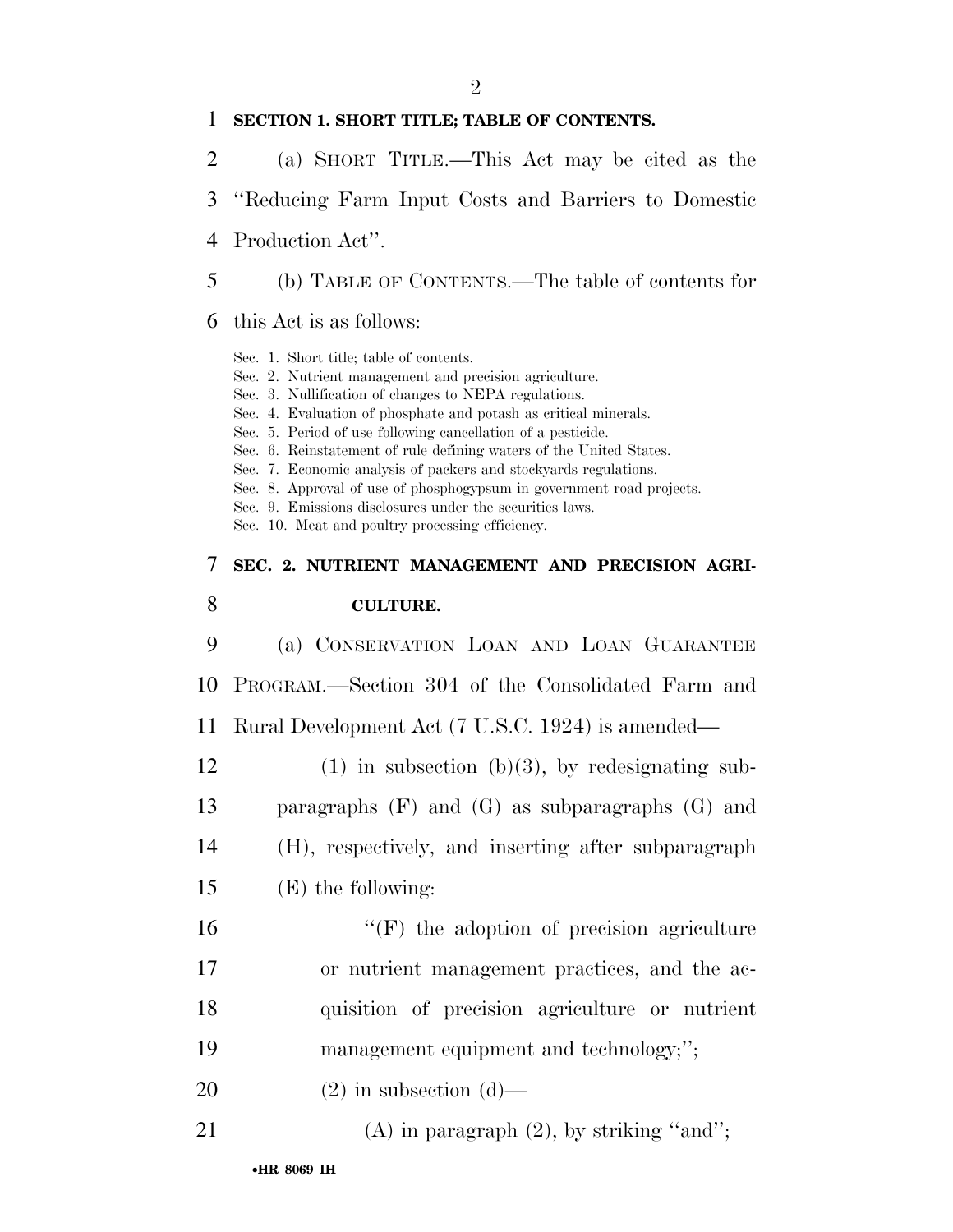| $\mathbf{1}$   | $(B)$ in paragraph $(3)$ , by striking the pe-         |
|----------------|--------------------------------------------------------|
| $\overline{2}$ | riod and inserting "; and"; and                        |
| 3              | (C) by adding at the end the following:                |
| $\overline{4}$ | $``(4)$ producers who use the loans to adopt pre-      |
| 5              | cision agriculture or nutrient management practices    |
| 6              | or acquire precision agriculture or nutrient manage-   |
| 7              | ment equipment and technology, including adoption      |
| 8              | or acquisition for the purpose of participating in the |
| 9              | environmental quality incentives program under sub-    |
| 10             | chapter A of chapter 4 of subtitle D of title XII of   |
| 11             | the Food Security Act of 1985.";                       |
| 12             | $(3)$ in subsection (e), by striking paragraph $(2)$   |
| 13             | and inserting the following:                           |
| 14             | $(2)$ 90 percent of the principal amount of the        |
| 15             | loan in the case of—                                   |
| 16             | "(A) a producer that is a qualified socially           |
| 17             | disadvantaged farmer or rancher or a beginning         |
| 18             | farmer or rancher; or                                  |
| 19             | $\lq\lq$ (B) loans that are used for the purchase      |
| 20             | of precision agriculture or nutrient management        |
| 21             | equipment and technology."; and                        |
| 22             | $(4)$ in subsection $(f)$ —                            |
| 23             | (A) by striking "The Secretary" and in-                |
| 24             | serting the following:                                 |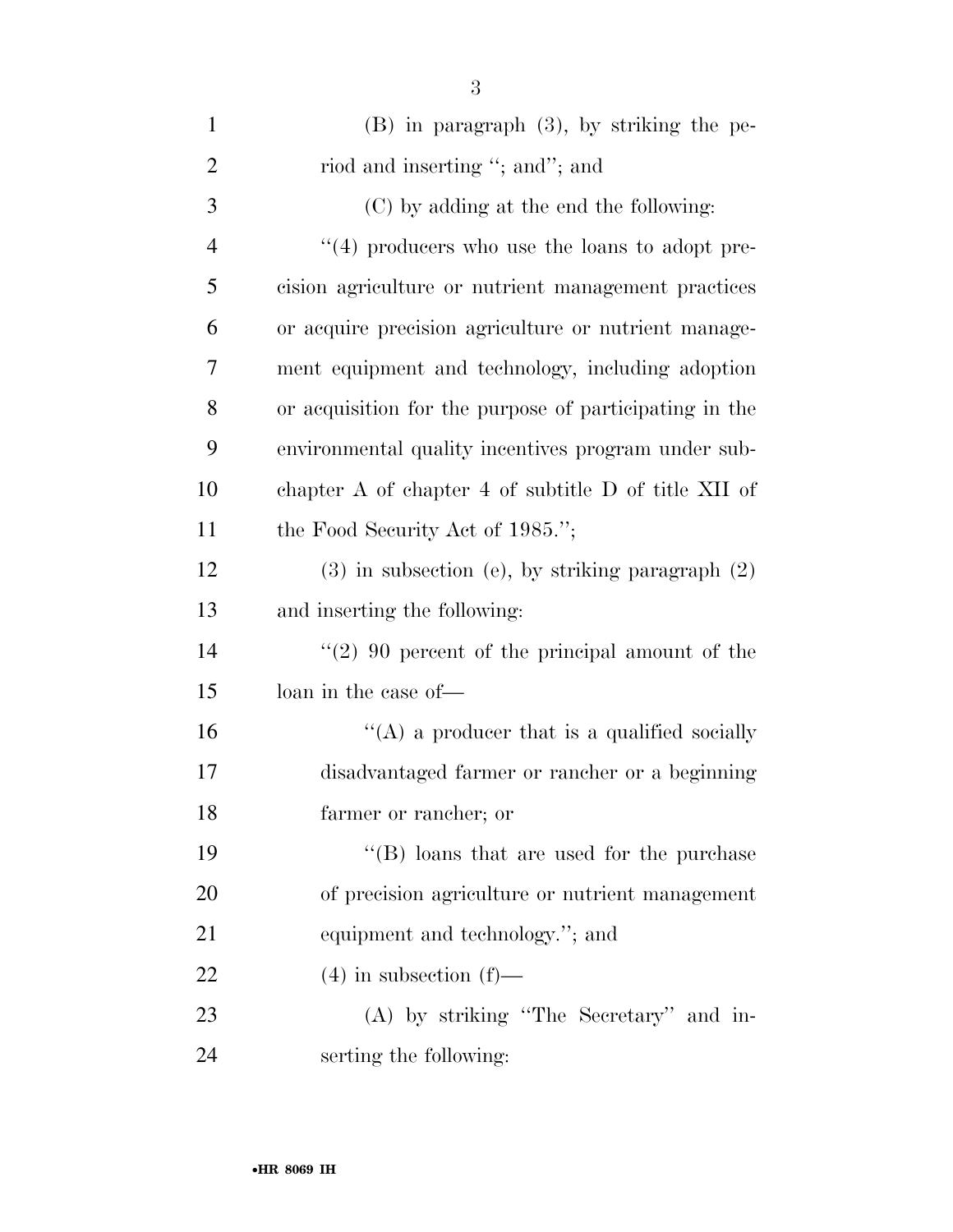1 "(1) GEOGRAPHIC DIVERSITY.—The Sec-retary''; and

 (B) by adding at the end the following: ''(2) COORDINATION WITH NRCS.—In making or guaranteeing loans under this section, the Sec- retary shall ensure that there is coordination be- tween the Farm Service Agency and the Natural Re-sources Conservation Service.''.

 (b) ASSISTANCE TO RURAL ENTITIES.—Section 310B(a)(2) of the Consolidated Farm and Rural Develop-ment Act (7 U.S.C. 1932(a)(2)) is amended—

 (1) by striking ''and'' at the end of subpara-13 graph  $(C)$ ;

 (2) by striking the period at the end of sub-paragraph (D) and inserting ''; and''; and

(3) by adding at the end the following:

 $\langle (E)$  expanding precision agriculture and nutrient management practices, including by fi- nancing equipment and farm-wide broadband connectivity, in order to promote best-practices, reduce costs, and improve the environment.''.

 (c) ENVIRONMENTAL QUALITY INCENTIVES PRO-GRAM.—

24 (1) DEFINITIONS.—Section  $1240A(6)(B)(v)$  of the Food Security Act of 1985 (16 U.S.C. 3839aa–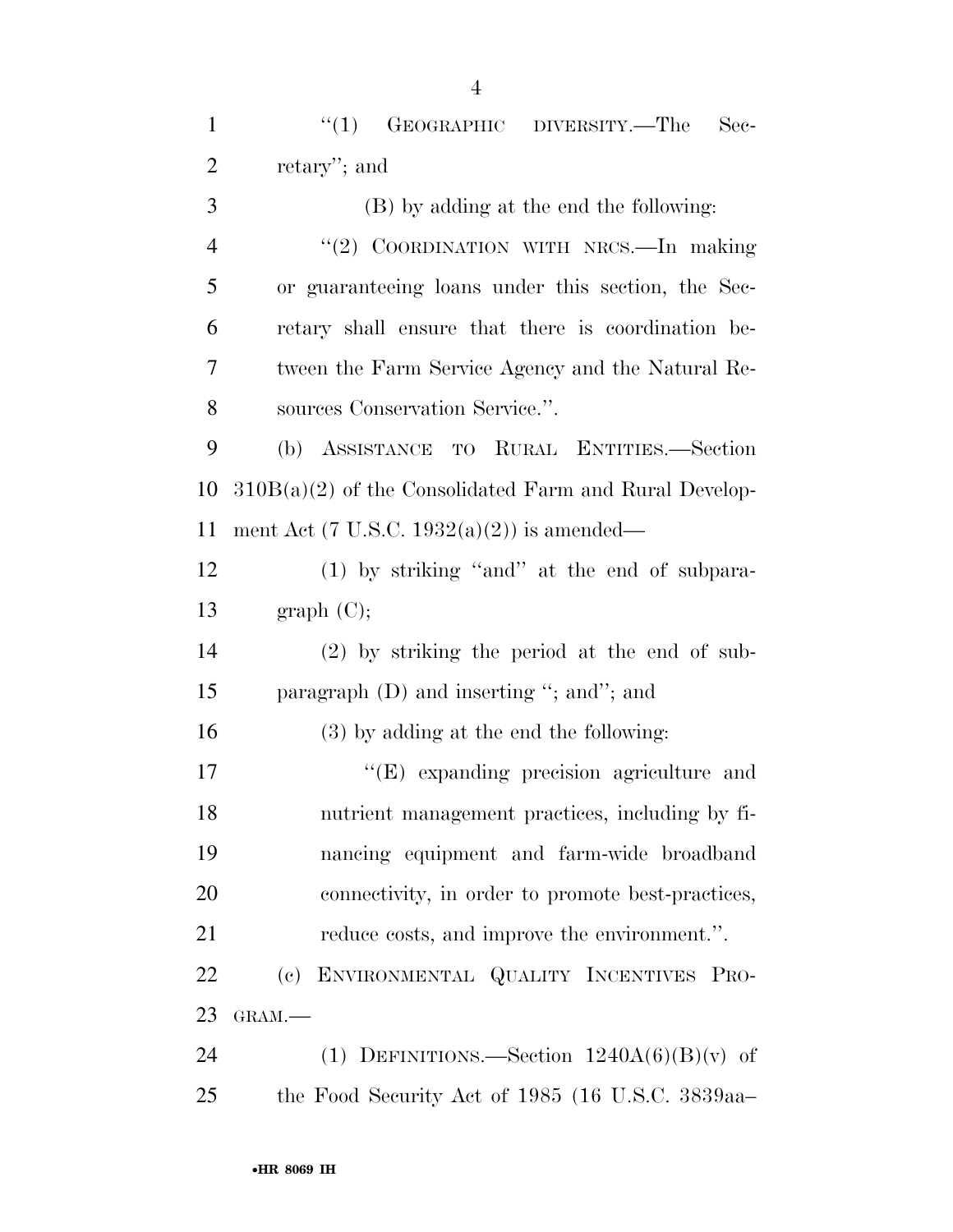| $\mathbf{1}$   | $1(6)(B)(v)$ is amended by inserting "(including the |
|----------------|------------------------------------------------------|
| $\overline{2}$ | adoption of precision agriculture or nutrient man-   |
| 3              | agement practices and the acquisition of precision   |
| $\overline{4}$ | agriculture or nutrient management equipment and     |
| 5              | technology)" after "planning".                       |
| 6              | $(2)$ PAYMENTS.—                                     |
| 7              | (A)<br>OTHER PAYMENTS.—Section                       |
| 8              | $1240B(d)(6)$ of the Food Security Act of 1985       |
| 9              | $(16 \text{ U.S.C. } 3839aa - 2(d)(6))$ is amended—  |
| 10             | (i) by striking "A producer shall" and               |
| 11             | inserting the following:                             |
| 12             | "(A) PAYMENTS UNDER THIS SUBTITLE.-                  |
| 13             | A producer shall"; and                               |
| 14             | (ii) by adding at the end the fol-                   |
| 15             | lowing:                                              |
| 16             | "(B) CONSERVATION LOAN AND LOAN                      |
| 17             | GUARANTEE PROGRAM PAYMENTS.-                         |
| 18             | "(i) IN GENERAL.—A producer receiv-                  |
| 19             | ing payments for practices on eligible land          |
| 20             | under the program may also receive a loan            |
| 21             | or loan guarantee under section 304 of the           |
| 22             | Consolidated Farm and Rural Develop-                 |
| 23             | ment Act to cover costs for the same prac-           |
| 24             | tices on the same land.                              |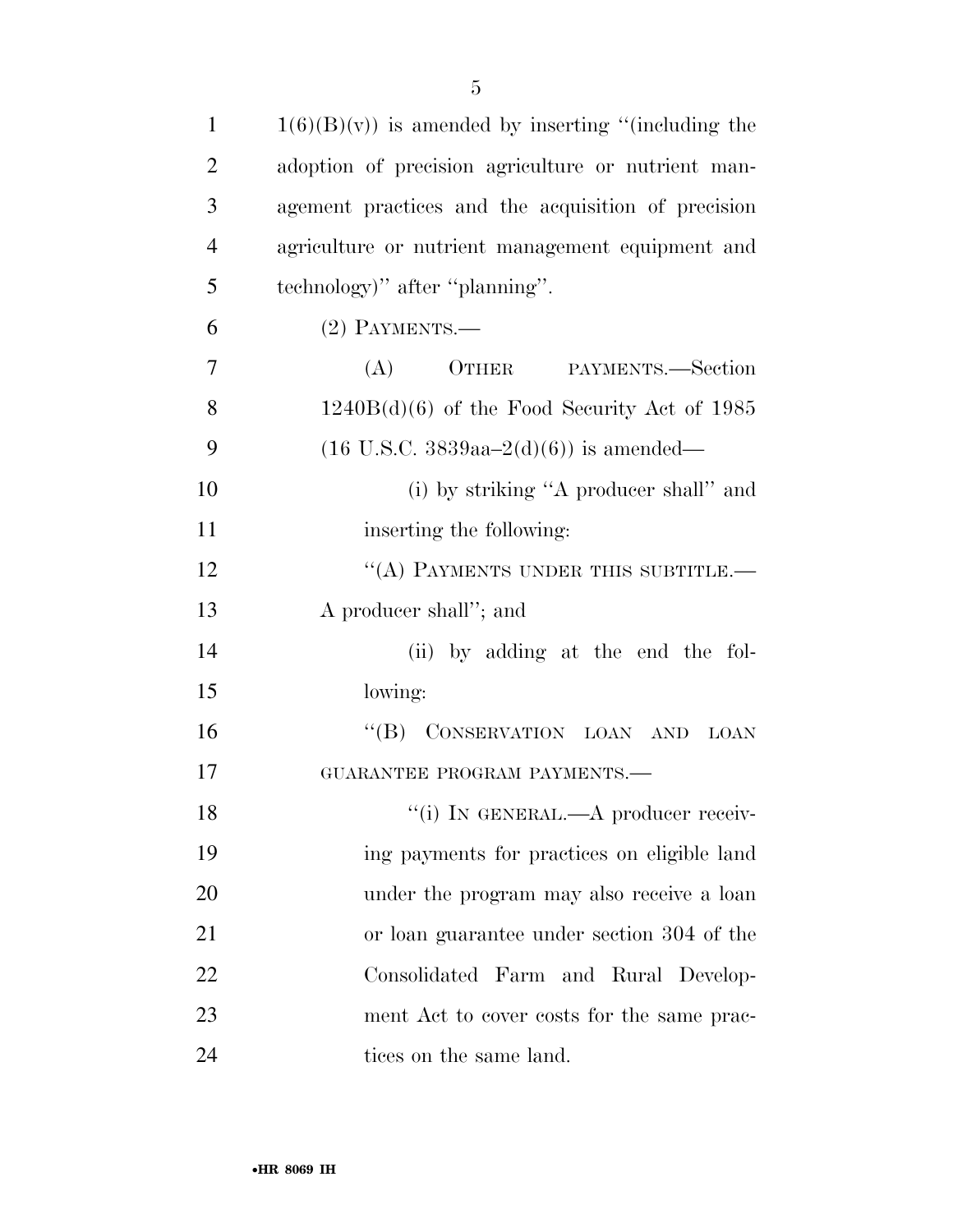| $\mathbf{1}$   | "(ii) NOTICE TO PRODUCER.—The                         |
|----------------|-------------------------------------------------------|
| $\overline{2}$ | Secretary shall inform a producer partici-            |
| 3              | pating in the program in writing of the               |
| $\overline{4}$ | availability of a loan or loan guarantee              |
| 5              | under section 304 of the Consolidated                 |
| 6              | Farm and Rural Development Act as it re-              |
| 7              | lates to costs of implementing practices              |
| 8              | under this program.".                                 |
| 9              | (B) INCREASED PAYMENTS FOR HIGH-PRI-                  |
| 10             | ORITY PRACTICES.—Section $1240B(d)(7)$ of the         |
| 11             | Food Security Act of 1985 (16 U.S.C. 3839aa-          |
| 12             | $2(d)(7)$ is amended, in the subsection heading,      |
| 13             | by inserting "STATE-DETERMINED" before                |
| 14             | "HIGH-PRIORITY".                                      |
| 15             | (C) INCREASED PAYMENTS FOR PRECISION                  |
| 16             | AGRICULTURE AND NUTRIENT MANAGEMENT.-                 |
| 17             | Section $1240B(d)$ of the Food Security Act of        |
| 18             | 1985 (16 U.S.C. 3839aa-2(d)) is amended by            |
| 19             | adding at the end the following:                      |
| 20             | "(8) INCREASED PAYMENTS FOR PRECISION AG-             |
| 21             | NUTRIENT MANAGEMENT.-Not-<br>RICULTURE<br>AND         |
| <u>22</u>      | withstanding paragraph (2), the Secretary may in-     |
| 23             | crease the amount that would otherwise be provided    |
| 24             | for a practice under this subsection to not more than |
| 25             | 90 percent of the costs associated with adopting pre- |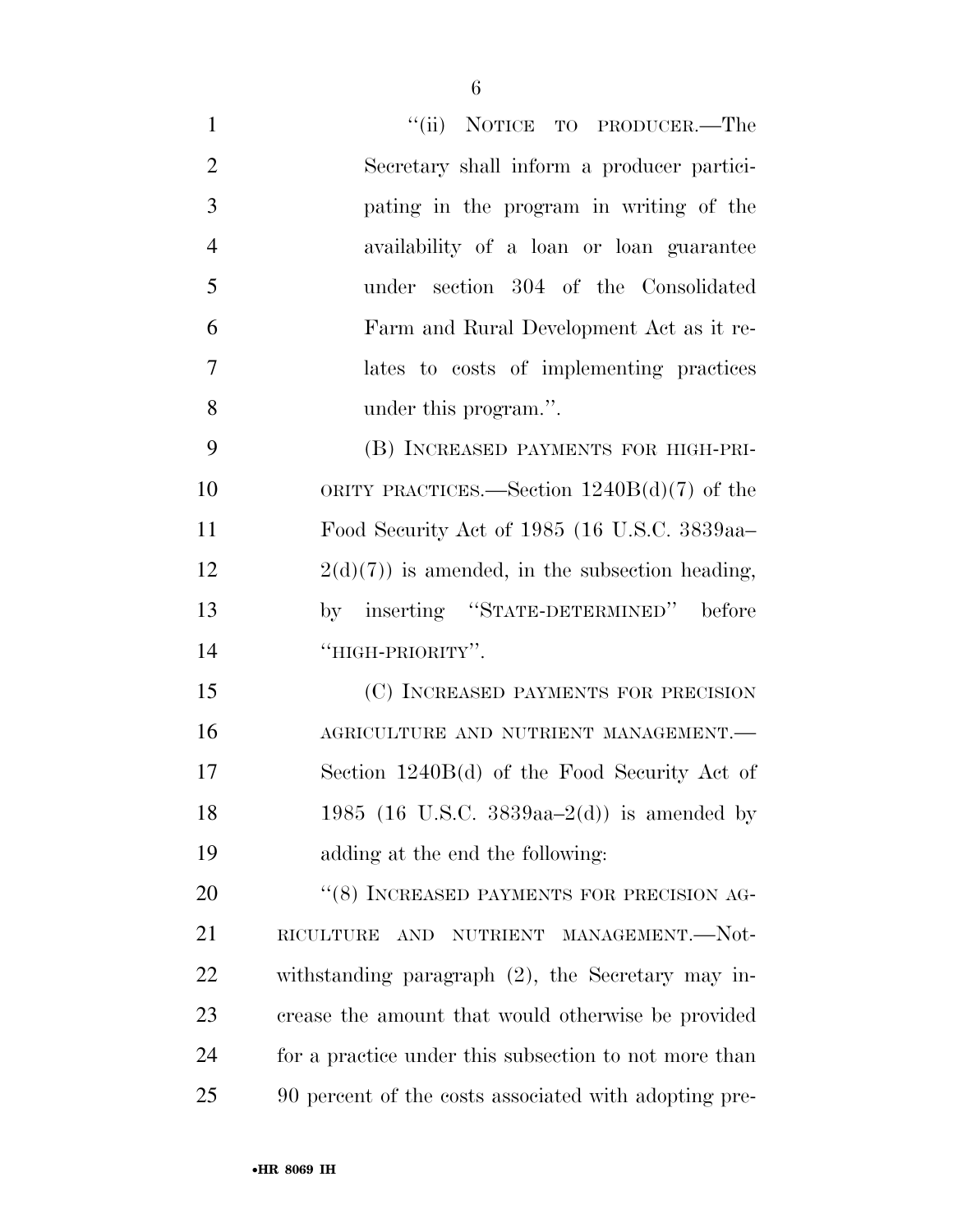| $\mathbf{1}$   | cision agriculture or nutrient management practices       |
|----------------|-----------------------------------------------------------|
| $\overline{2}$ | and acquiring precision agriculture or nutrient man-      |
| 3              | agement equipment and technology.".                       |
| $\overline{4}$ | (3) CONSERVATION INCENTIVE CONTRACTS.-                    |
| 5              | Section $1240B(j)(2)(A)(i)$ of the Food Security Act      |
| 6              | of 1985 (16 U.S.C. 3839aa-2(j)(3)(A)(i)) is amend-        |
| 7              | ed by inserting "(which may include the adoption of       |
| 8              | precision agriculture or nutrient management prac-        |
| 9              | tices and the acquisition of precision agriculture or     |
| 10             | nutrient management equipment and technology)"            |
| 11             | after "incentive practices".                              |
| 12             | (d) CONSERVATION STEWARDSHIP PROGRAM.—                    |
| 13             | CONSERVATION STEWARDSHIP<br>(1)<br>PAY-                   |
| 14             | MENTS.—Section $1240L(c)(3)$ of the Food Security         |
| 15             | Act of 1985 (16 U.S.C. 3839aa–24(c)(3)) is amend-         |
| 16             | ed to read as follows:                                    |
| 17             | "(3) EXCLUSIONS.—A payment to a producer                  |
| 18             | under this subsection shall not be provided for con-      |
| 19             | servation activities for which there is no cost in-       |
| 20             | curred or income forgone by the producer.".               |
| 21             | (2) SUPPLEMENTAL PAYMENTS FOR RESOURCE-                   |
| 22             | CONSERVING<br>CROP<br>ROTATIONS<br>AND<br><b>ADVANCED</b> |
| 23             | GRAZING MANAGEMENT.—Section $1240L(d)$ of the             |
| 24             | Food Security Act of 1985 (16 U.S.C. 3839aa-              |
| 25             | $24(d)$ ) is amended—                                     |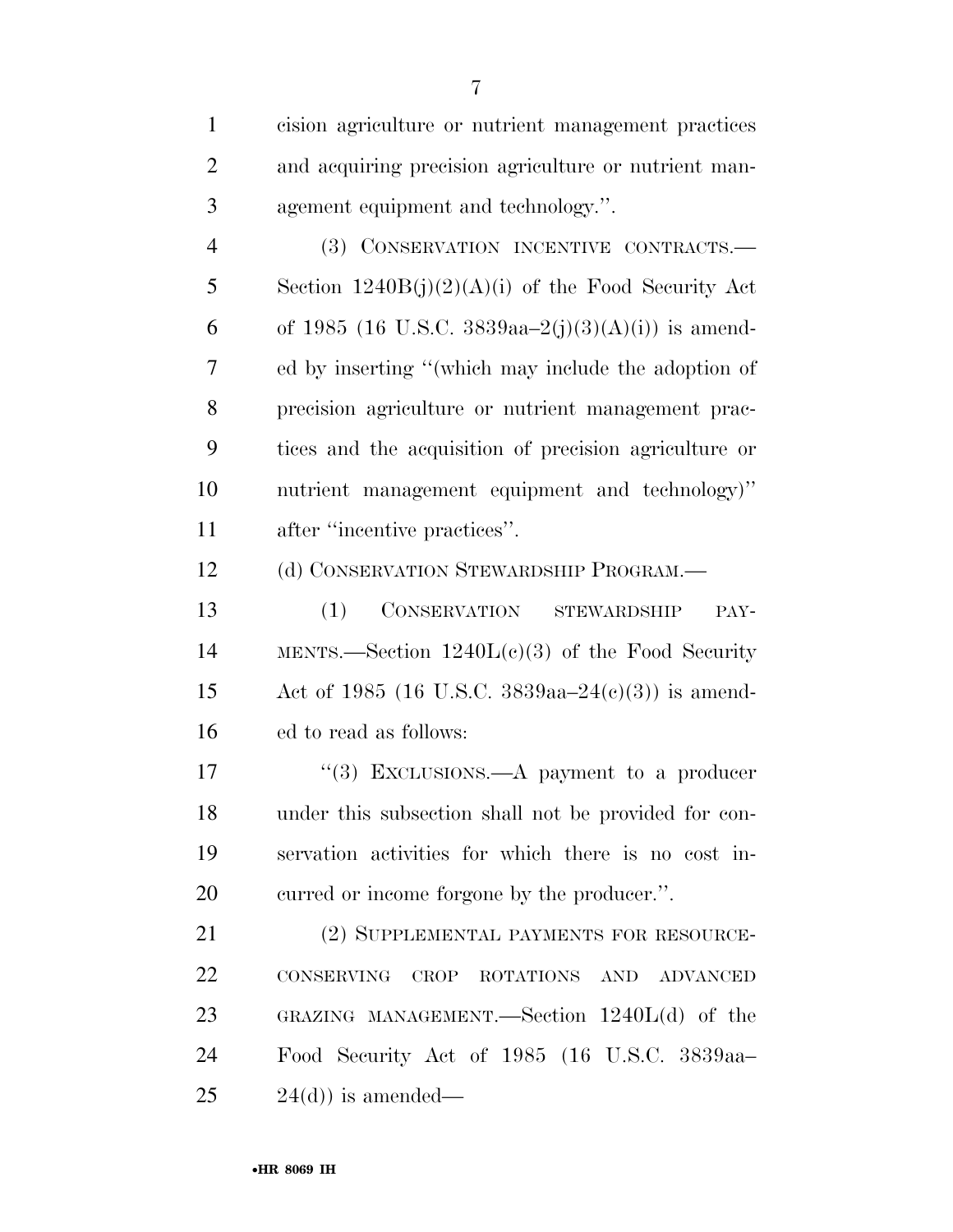| $\mathbf{1}$   | (A) in the subsection heading, by striking                 |
|----------------|------------------------------------------------------------|
| $\overline{2}$ | "AND ADVANCED GRAZING MANAGEMENT" and                      |
| 3              | inserting ", ADVANCED GRAZING MANAGE-                      |
| $\overline{4}$ | MENT, PRECISION AGRICULTURE, AND NUTRI-                    |
| 5              | ENT MANAGEMENT";                                           |
| 6              | $(B)$ in paragraph $(2)$ —                                 |
| $\tau$         | (i) in subparagraph $(A)$ , by striking ";                 |
| 8              | or" and inserting a semicolon;                             |
| 9              | (ii) in subparagraph $(B)$ , by striking                   |
| 10             | the period at the end and inserting a semi-                |
| 11             | colon; and                                                 |
| 12             | (iii) by adding at the end the fol-                        |
| 13             | lowing:                                                    |
| 14             | $\lq\lq$ (C) precision agriculture; or                     |
| 15             | $"$ (D) nutrient management."; and                         |
| 16             | $(C)$ in paragraph $(3)$ , by striking "or ad-             |
| 17             | vanced grazing management" and inserting ",                |
| 18             | advanced grazing management, precision agri-               |
| 19             | culture, or nutrient management".                          |
| 20             | (e) DELIVERY OF TECHNICAL ASSISTANCE.—Section              |
| 21             | $1242(f)$ of the Food Security Act of 1985 (16 U.S.C.      |
| 22             | $3842(f)$ ) is amended by adding at the end the following: |
| 23             | "(6) SOIL HEALTH PLANNING.—The Secretary                   |
| 24             | shall emphasize the use of third-party providers in        |
| 25             | providing technical assistance for soil health plan-       |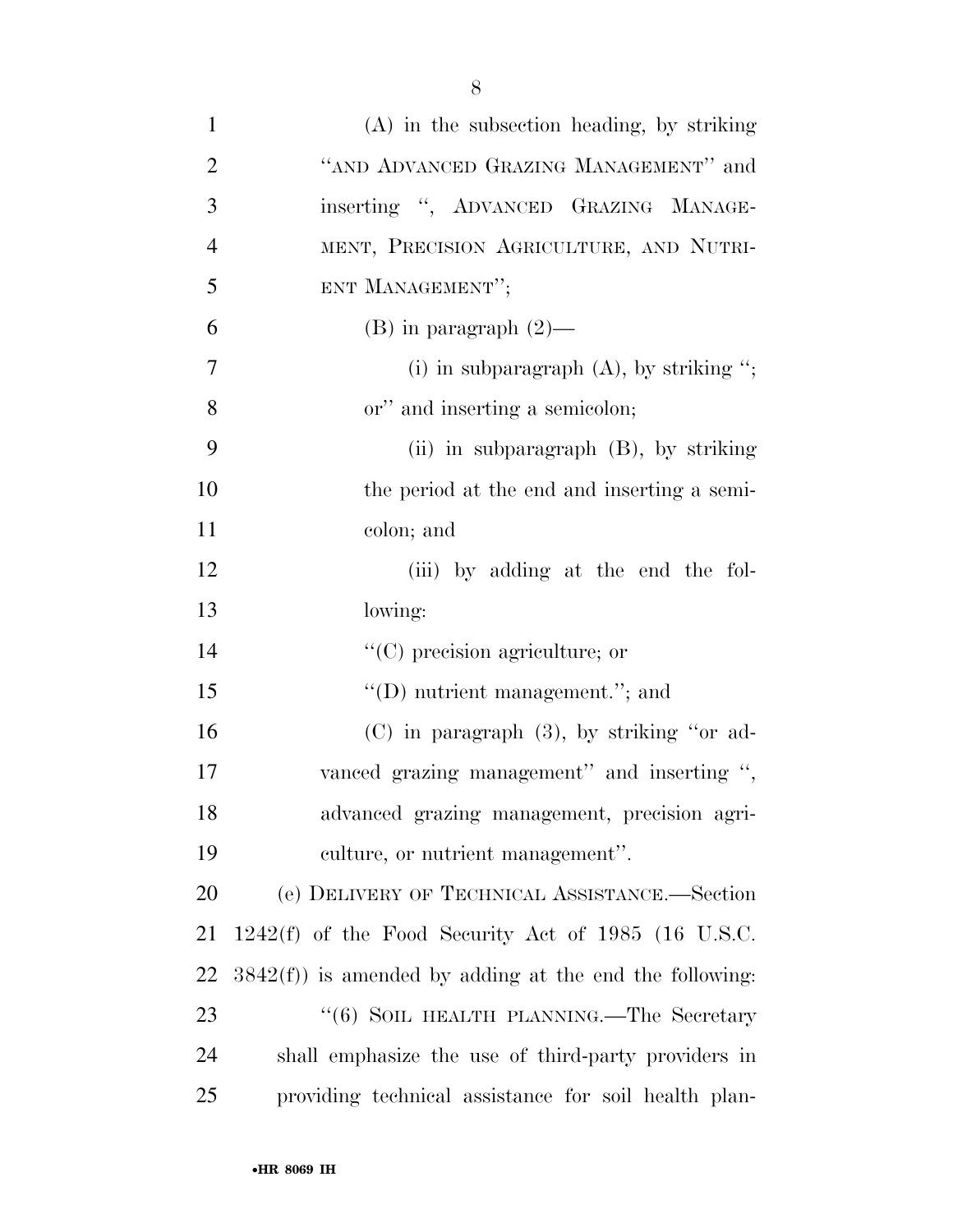ning, including planning related to the use of cover crops, precision conservation management, com- prehensive nutrient management planning, and other innovative plans.''.

# **SEC. 3. NULLIFICATION OF CHANGES TO NEPA REGULA-TIONS.**

 The final rule issued by the Council on Environ- mental Quality titled ''National Environmental Policy Act Implementing Regulations Revisions'' and published April 20, 2022 (87 Fed. Reg. 23453), shall have no force or effect.

### **SEC. 4. EVALUATION OF PHOSPHATE AND POTASH AS CRIT-ICAL MINERALS.**

 (a) EVALUATION.—Not later than 30 days after the date of enactment of this section, the Secretary of the In- terior shall evaluate potash, phosphates, and other min- erals necessary for the production of fertilizer and other agricultural products used to promote crop development for designation as critical minerals under section 7002(c)(4) of the Energy Act of 2020 (30 U.S.C.  $1606(e)(4)$ .

 (b) RECOMMENDATIONS.—Not later than 90 days after the date of enactment of this section, the Secretary of the Interior shall evaluate current policies related to permitting and leasing of projects to develop the minerals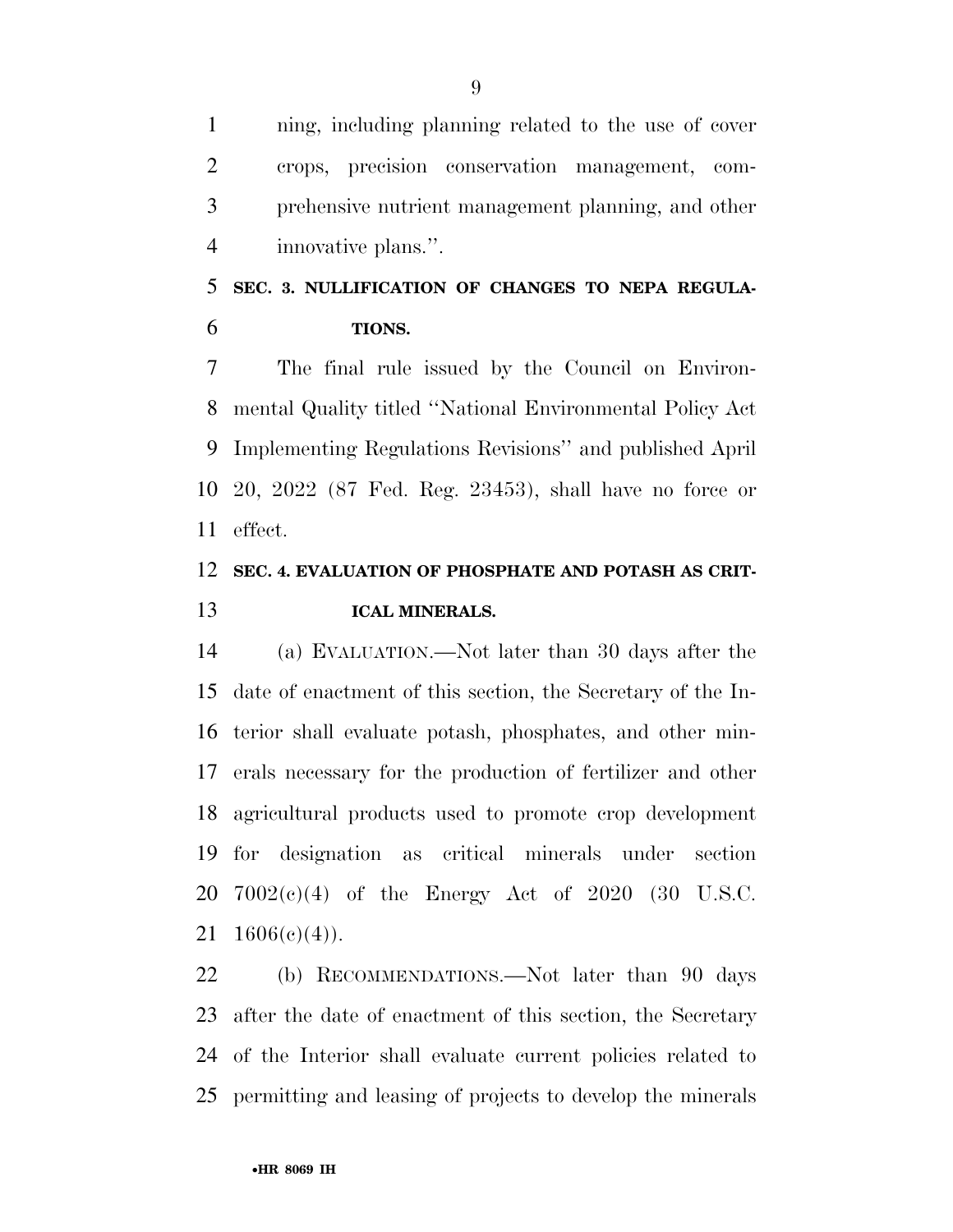described in subsection (a) and issue recommendations to the Committee on Natural Resources of the House of Rep- resentatives and the Committee on Energy and Natural Resources of the Senate to support domestic production of such commodities.

### **SEC. 5. PERIOD OF USE FOLLOWING CANCELLATION OF A PESTICIDE.**

 (a) IN GENERAL.—Section 6(a) of the Federal Insec- ticide, Fungicide, and Rodenticide Act (7 U.S.C. 136d(a)) is amended to read as follows:

11 "(a) EXISTING STOCKS AND FURTHER USE AND IN-FORMATION.—

13 "(1) EXISTING STOCKS AND FURTHER USE.— The Administrator shall permit the continued sale and use of a pesticide whose registration is sus- pended or canceled under this section, or section 3 or 4, or vacated through a court order for a period of not less than 5 years after the date on which such suspension, cancellation or vacatur occurs.

20 "(2) INFORMATION.—If at any time after the registration of a pesticide the registrant has addi- tional factual information regarding unreasonable adverse effects on the environment of the pesticide, the registrant shall submit such information to the Administrator.''.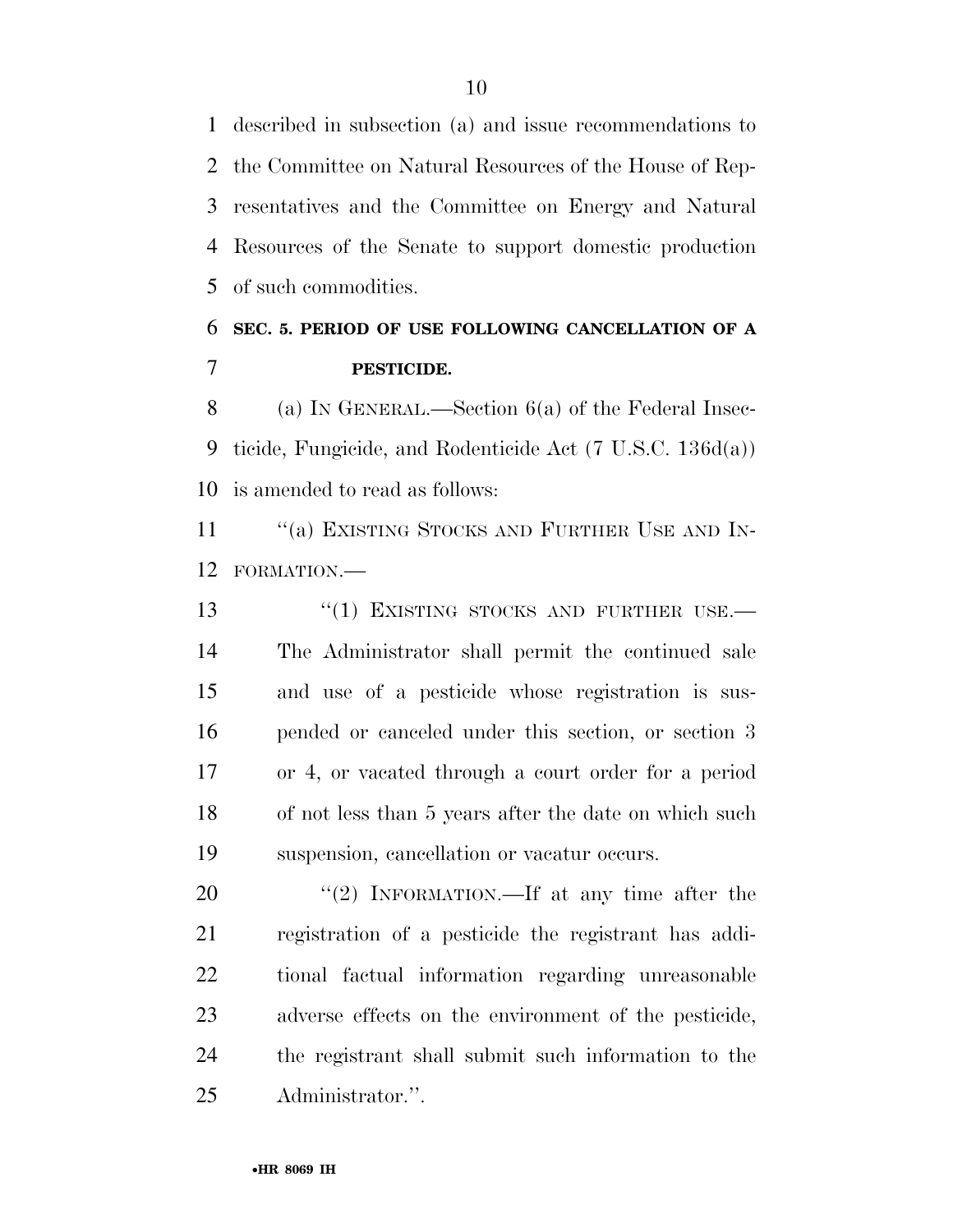(b) SENSE OF CONGRESS.—It is the sense of Con-gress that—

 (1) glyphosate has been used safely in United States agriculture for decades;

 (2) glyphosate is one of the most studied herbi- cides in the world and tens of thousands of studies have been conducted that lead to a scientifically sound consensus that glyphosate is not a carcinogen; (3) food security is national security and glyphosate is a necessary tool in ensuring a safe and secure food supply in the United States;

 (4) the existing preemption of State law speci- fied in section 24(b) of the Federal Insecticide, Fun- gicide, and Rodenticide Act (7 U.S.C. 136v(b)) ex- pressly preempts any additional warning label re- quirement by any State for a glyphosate-related product; and

 (5) the amicus curiae brief submitted by the Solicitor General to the Supreme Court of the United States on May 10, 2022, related to 997 F.3d 941 (9th Cir. 2021) is fatally flawed in its legal rea- soning and is in direct conflict with the statutory language as well as Congressional intent.

 (c) REGULATIONS.—Not later than 60 days after the date of enactment of this Act, the Administrator of the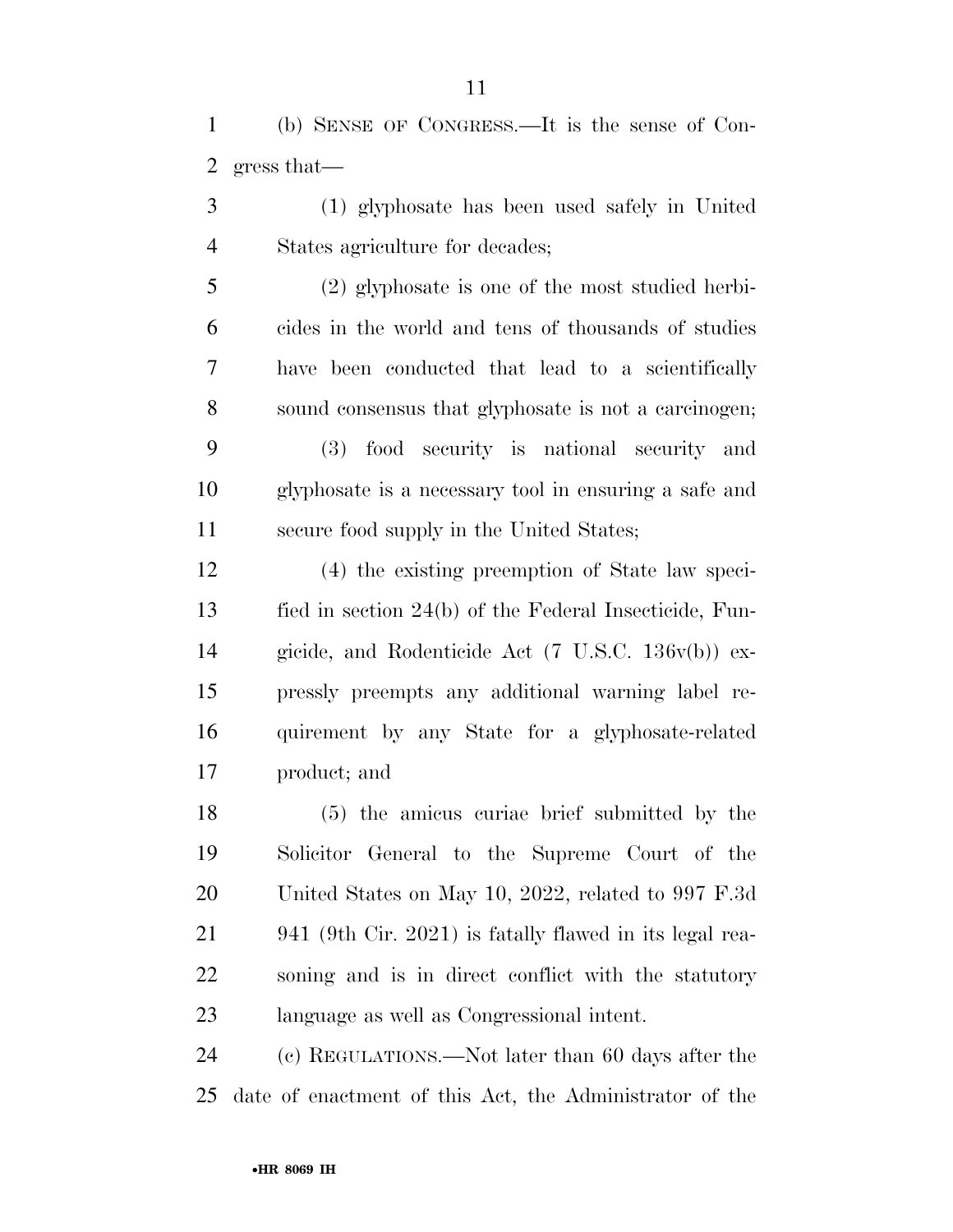Environmental Protection Agency shall promulgate final regulations making a determination specifying that any label of a pesticide product that contains glyphosate that is registered under section 3 of the Federal Insecticide, Fungicide, and Rodenticide Act (7 U.S.C. 136a) shall not contain a cancer warning.

### **SEC. 6. REINSTATEMENT OF RULE DEFINING WATERS OF THE UNITED STATES.**

 The final rule entitled ''The Navigable Waters Pro- tection Rule: Definition of 'Waters of the United States' '' and published in the Federal Register by the Environ- mental Protection Agency on April 21, 2020 (85 Fed. Reg. 22250 et seq.), shall take effect on the date of the enact-ment of this Act.

### **SEC. 7. ECONOMIC ANALYSIS OF PACKERS AND STOCK-YARDS REGULATIONS.**

 (a) IN GENERAL.—Not fewer than 90 days before publishing any covered rule, the Secretary of Agriculture, acting through the Office of the Chief Economist, shall—

 (1) conduct an economic analysis analyzing the costs and benefits of the implementation of such rule, including the costs and benefits for producers and consumers, accounting for current industry practices and market conditions; and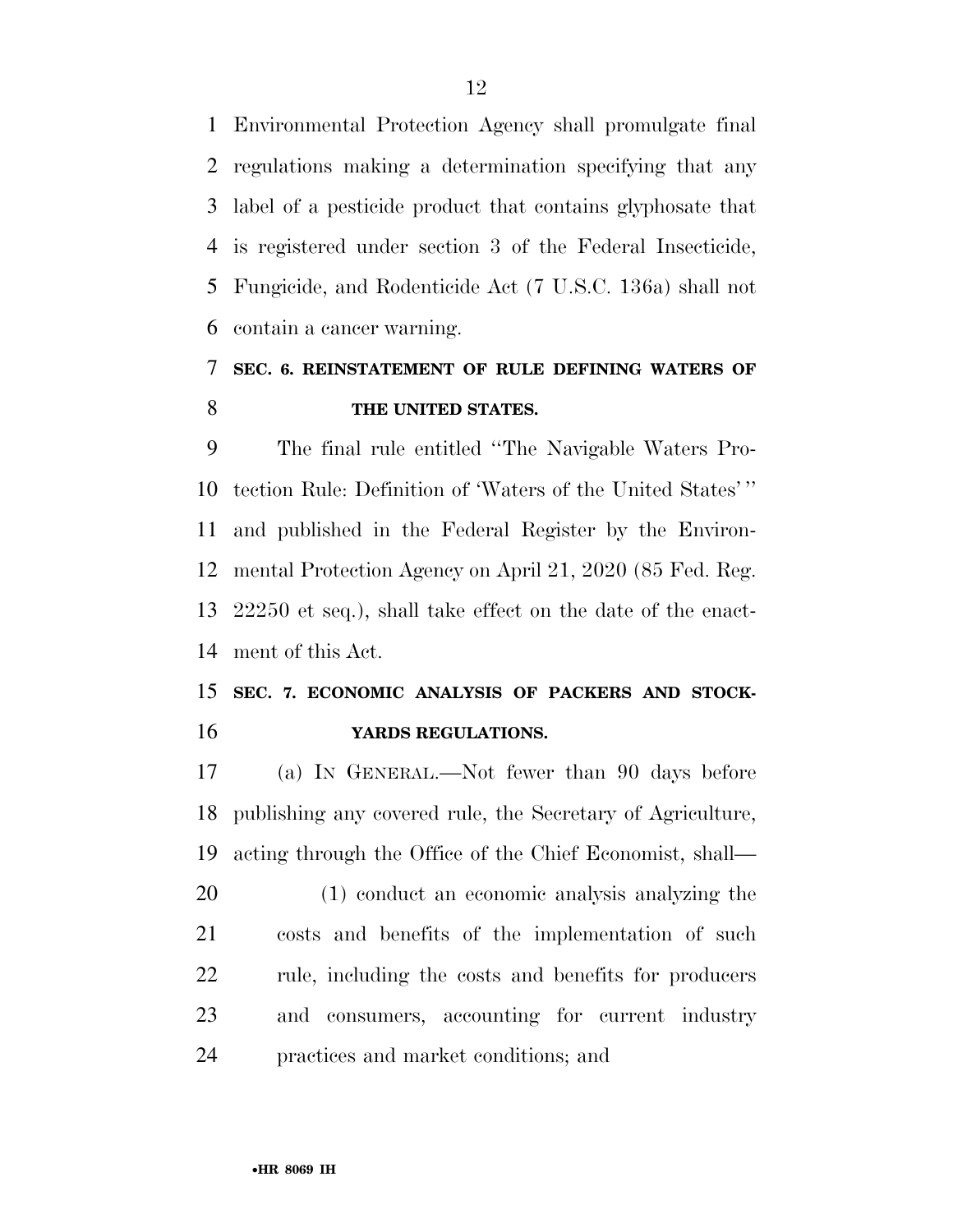(2) make the analysis and a summary of such analysis publicly available on the website of the De- partment of Agriculture and by publication in the Federal Register. (b) COVERED RULE.—In this section the term ''cov- ered rule'' means a proposed rule issued under the Pack- ers and Stockyards Act, 1921 (7 U.S.C. 181 et seq.), in- cluding rules related to— (1) transparency in poultry grower contracting and tournaments; (2) unfair practices and undue preferences under such Act; and (3) the scope of violations under such Act with respect to a showing of harm or likely harm to com- petition. **SEC. 8. APPROVAL OF USE OF PHOSPHOGYPSUM IN GOV- ERNMENT ROAD PROJECTS.**  The Administrator of the Environmental Protection Agency shall issue an approval of the use of phosphogypsum in government road projects that is iden- tical to the approval issued in the notice titled ''Approval of the Request for Other Use of Phosphogypsum by the Fertilizer Institute'' published by the Environmental Pro-tection Agency in the Federal Register on October 20,

2020 (85 Fed. Reg. 66550).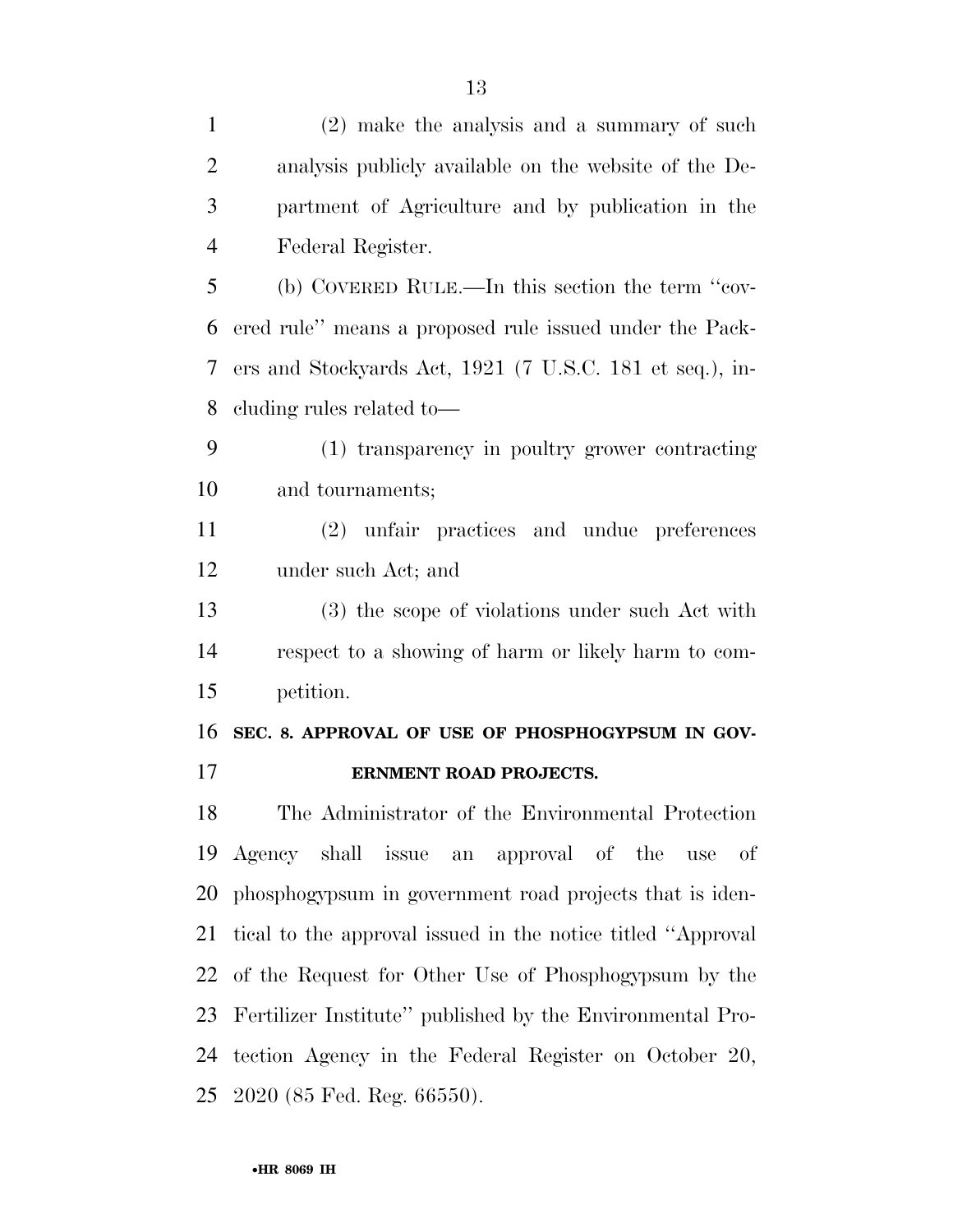## **SEC. 9. EMISSIONS DISCLOSURES UNDER THE SECURITIES LAWS.**

 The Securities and Exchange Commission may only require information relating to the emissions of an issuer, including the upstream or downstream emissions from the value chain of the issuer, to be included in a report to the Commission if such issuer determines there is a sub- stantial likelihood that a reasonable shareholder would consider such information important with respect to mak-ing an investment decision.

#### **SEC. 10. MEAT AND POULTRY PROCESSING EFFICIENCY.**

- (a) REQUESTS RELATED TO MAXIMUM RATES.—
- 13 (1) IN GENERAL.—Not later than 90 days after 14 the date of the enactment of this Act, the Secretary of Agriculture shall—
- (A) publish in the Federal Register criteria that the Secretary shall consider in granting re- quests submitted by establishments for oper- ation at rates in excess of the maximum rates specified in sections 310.1 and 381.69 of title 9, Code of Federal Regulations (or successor regulations); and
- (B) begin accepting and reviewing such re-24 quests from such establishments.
- •**HR 8069 IH** (2) RESPONSE.—Not later than 90 days after the date on which a request from an establishment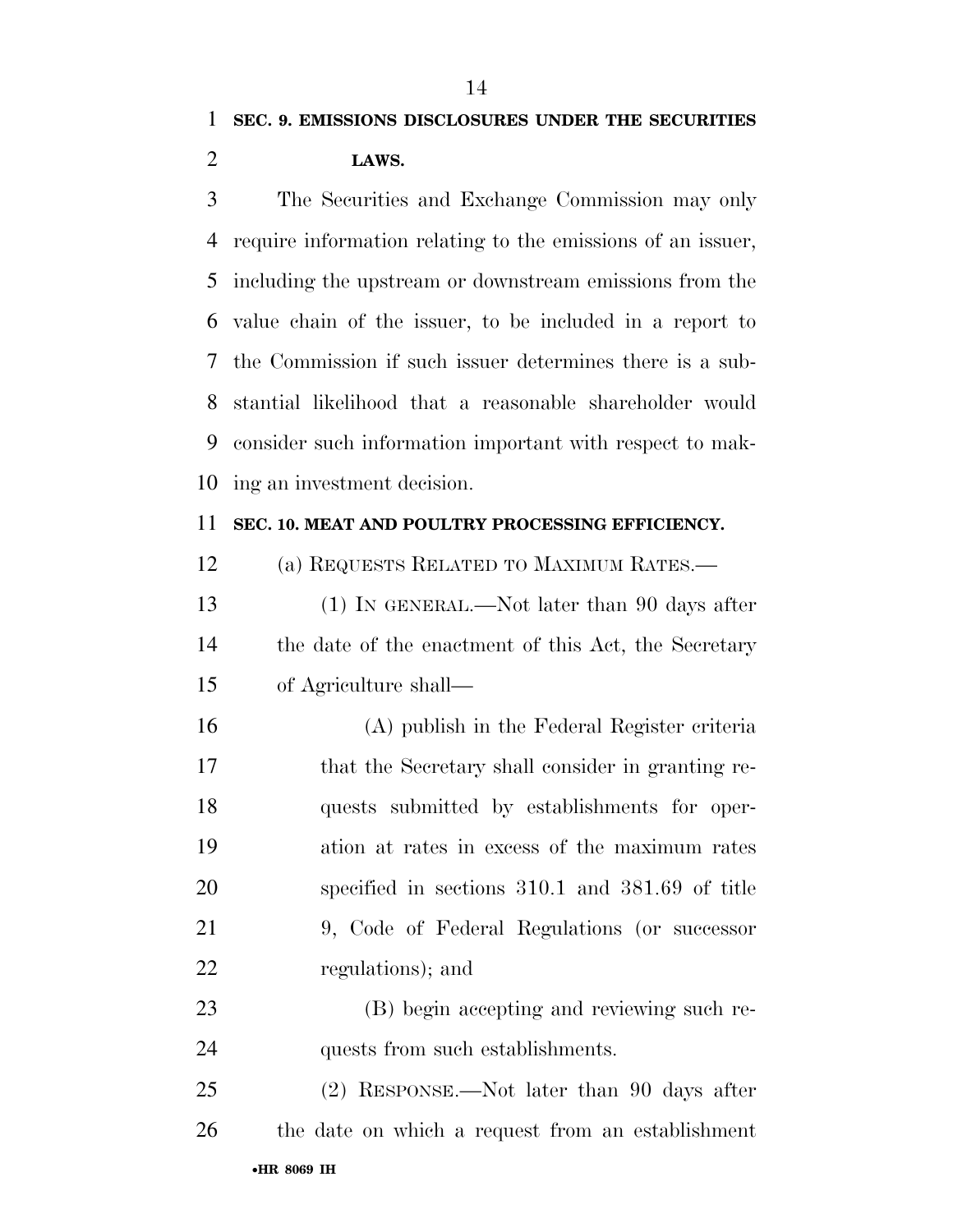| $\mathbf{1}$   | is submitted, the Secretary shall respond to such re-   |
|----------------|---------------------------------------------------------|
| $\overline{2}$ | $quest$ —                                               |
| 3              | $(A)$ approving such request if the request             |
| $\overline{4}$ | meets the criteria established pursuant to para-        |
| 5              | $graph(1);$ or                                          |
| 6              | (B) denying such request and explaining in              |
| 7              | detail the rationale for such denial.                   |
| 8              | (3) DURATION OF APPROVED REQUESTS.—An                   |
| 9              | establishment may continue to operate pursuant to       |
| 10             | any request approved under this subsection so long      |
| 11             | as the establishment continues to meet the criteria     |
| 12             | established pursuant to paragraph (1).                  |
| 13             | (b) CONTINUATION OF OPERATIONS AT CERTAIN ES-           |
| 14             | TABLISHMENTS.-                                          |
| 15             | (1) SWINE ESTABLISHMENTS.—In the case of                |
| 16             | an establishment to which the maximum rates in          |
| 17             | section $310.1(b)(3)$ of title 9, Code of Federal Regu- |
| 18             | lations did not apply pursuant to section $310.26(c)$   |
| 19             | of title 9, Code of Federal Regulations, as in effect   |
| 20             | on March 30, 2021, such rates shall continue to not     |
| 21             | apply so long as the establishment—                     |
| 22             | (A) maintains effective process control;                |
| 23             | and                                                     |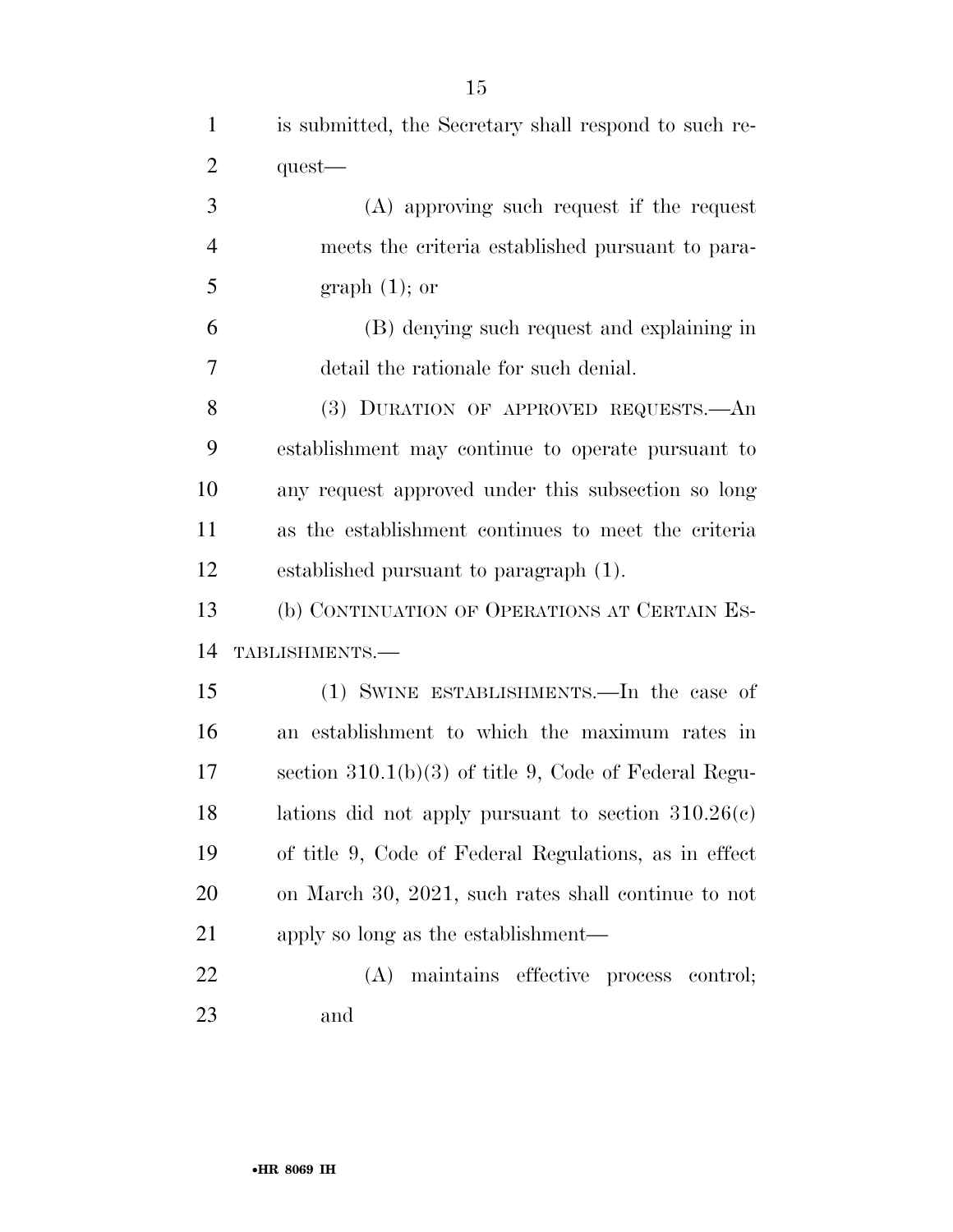| $\mathbf{1}$   | (B) prevents contamination of carcasses                |
|----------------|--------------------------------------------------------|
| $\overline{2}$ | and parts by enteric pathogens and visible fecal       |
| 3              | material, ingesta, and milk.                           |
| $\overline{4}$ | (2) POULTRY ESTABLISHMENTS.—In the case                |
| 5              | of an establishment to which the maximum rates in      |
| 6              | section 381.69 of title 9, Code of Federal Regula-     |
| 7              | tions do not apply pursuant to section $381.3(b)$ of   |
| 8              | title 9, Code of Federal Regulations, such rates shall |
| 9              | continue to not apply so long as the establishment     |
| 10             | maintains effective process control.                   |
| 11             | (c) DEFINITIONS.—In this section:                      |
| 12             | (1) ESTABLISHMENT.—The term "establish-                |
| 13             | ment" means-                                           |
| 14             | (A) an official establishment (as defined in           |
| 15             | section 301.2 of title 9, Code of Federal Regu-        |
| 16             | lations that is subject to inspection under the        |
| 17             | Federal Meat Inspection Act (21 U.S.C. 601 et          |
| 18             | $seq.$ ); and                                          |
| 19             | (B) an official establishment (as defined in           |
| 20             | section 381.1 of title 9, Code of Federal Regu-        |
| 21             | lations that is subject to inspection under the        |
| 22             | Poultry Products Inspection Act (21 U.S.C.             |
| 23             | $451$ et seq.)).                                       |
| 24             | (2) PROCESS CONTROL.—The term "process"                |
| 25             | control" means operating conditions necessary for      |